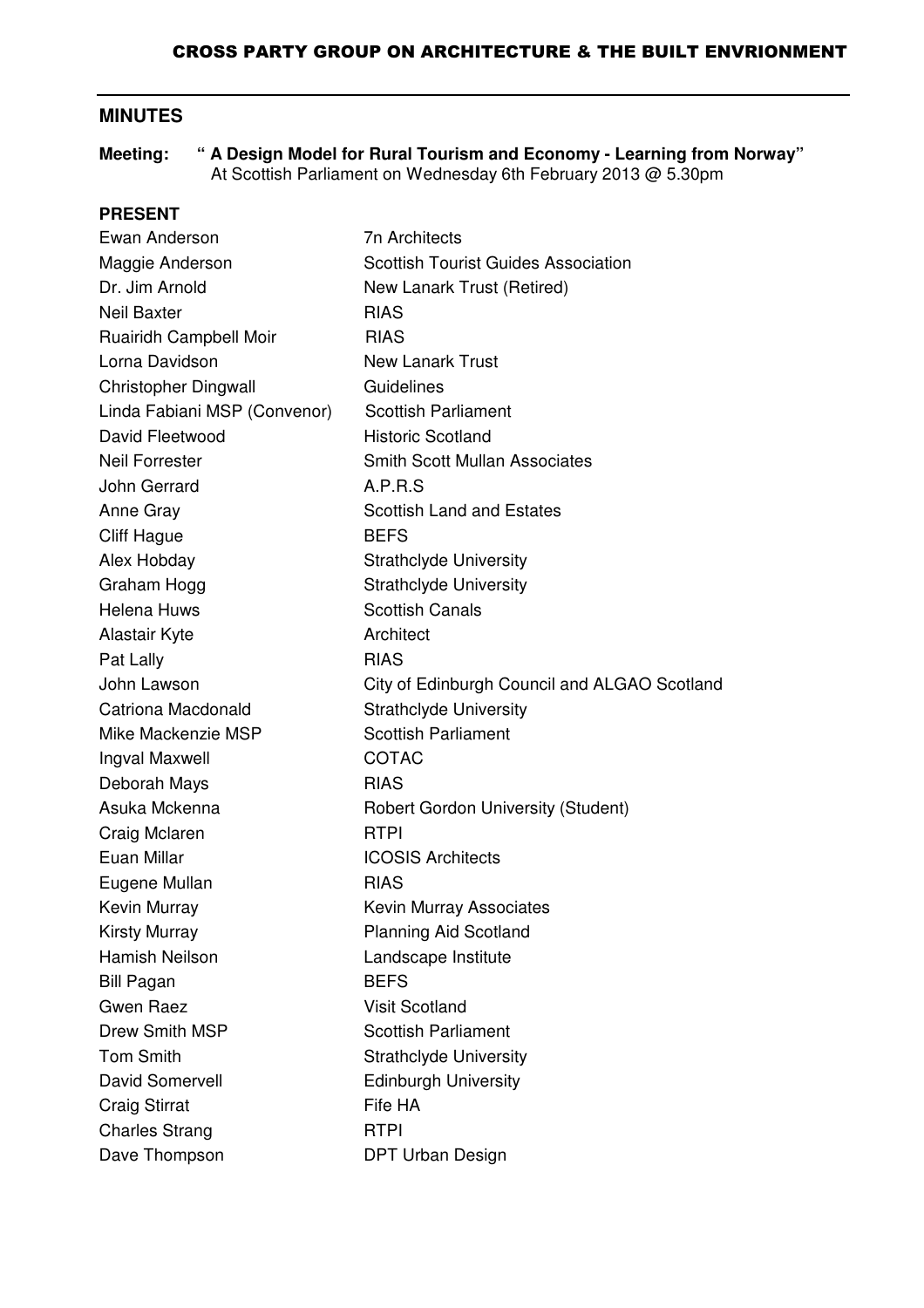| <b>Ruth White</b>       | <b>Geddes Consulting</b>                             |
|-------------------------|------------------------------------------------------|
| Peter Wilson            | <b>Edinburgh Napier University</b>                   |
| <b>Keith Winter</b>     | <b>Fife Council</b>                                  |
| David Wood              | <b>Planning Aid Scotland</b>                         |
| John Wright             | <b>Strutt and Parker</b>                             |
| <b>APOLOGIES</b>        |                                                      |
| Arthur Acheson          |                                                      |
| lan Appleton            | Apple Forth                                          |
| Petra Biberbach         | <b>Planning Aid Scotland</b>                         |
| Andrea Faed             | Faed & Browne                                        |
| <b>Tony Fitzpatrick</b> | University of Glasgow                                |
| <b>Julia Frost</b>      | <b>Turley Associates</b>                             |
| Michael Holliday        | Roots Design Workshop & Tog Studio                   |
| Jack Hugh               | <b>RIAS</b>                                          |
| Keith Irving            | <b>Living Streets</b>                                |
| John Knight             |                                                      |
| Andy Leitch             | <b>Tog Studio</b>                                    |
| Dave Liddell            | <b>Scottish Government</b>                           |
| Jim Macdonald           | $A + DS$                                             |
| Suzanne Macintosh       | Suzanne Macintosh Planning                           |
| Ann Packard             | RSA Fellows' Media, Creative Industries, Culture and |
|                         | <b>Heritage Network</b>                              |
| <b>Harry Phillips</b>   | <b>Holmes Miller</b>                                 |
| <b>Colin Proctor</b>    | <b>Scottish Futures Trust</b>                        |
| <b>Graeme Purves</b>    | <b>Scottish Government</b>                           |
| Doug Read               | Dignan Read Dewar                                    |
| Jenny Roe               | Institute of Building and Urban Design               |
| <b>Alistair Scott</b>   | <b>Smith Scott Mullan Associates</b>                 |
| <b>Harry Smith</b>      | Institute of Building and Urban Design               |
| Nathan Ward             | <b>Geddes Consulting</b>                             |

### **1.0 WELCOME**

Linda Fabiani MSP welcomed all present to the meeting.

#### **2.0 INTRODUCTION TO THE MEETING THEME** – Mike Mackenzie MSP, Scottish Parliament

**Introduction**: Mike was elected in May 2011 as the member for the Highlands and Islands. Prior to this he was a builder and furniture maker. He lives on the tiny island of Easdale.

#### **Presentation**

• Architectural Tourism is currently not very present in Scotland. Architecture and design are very important to tourism as they reflect the way we live our lives. People are interested in people so we need to consider how tourism interacts with architecture and vice versa.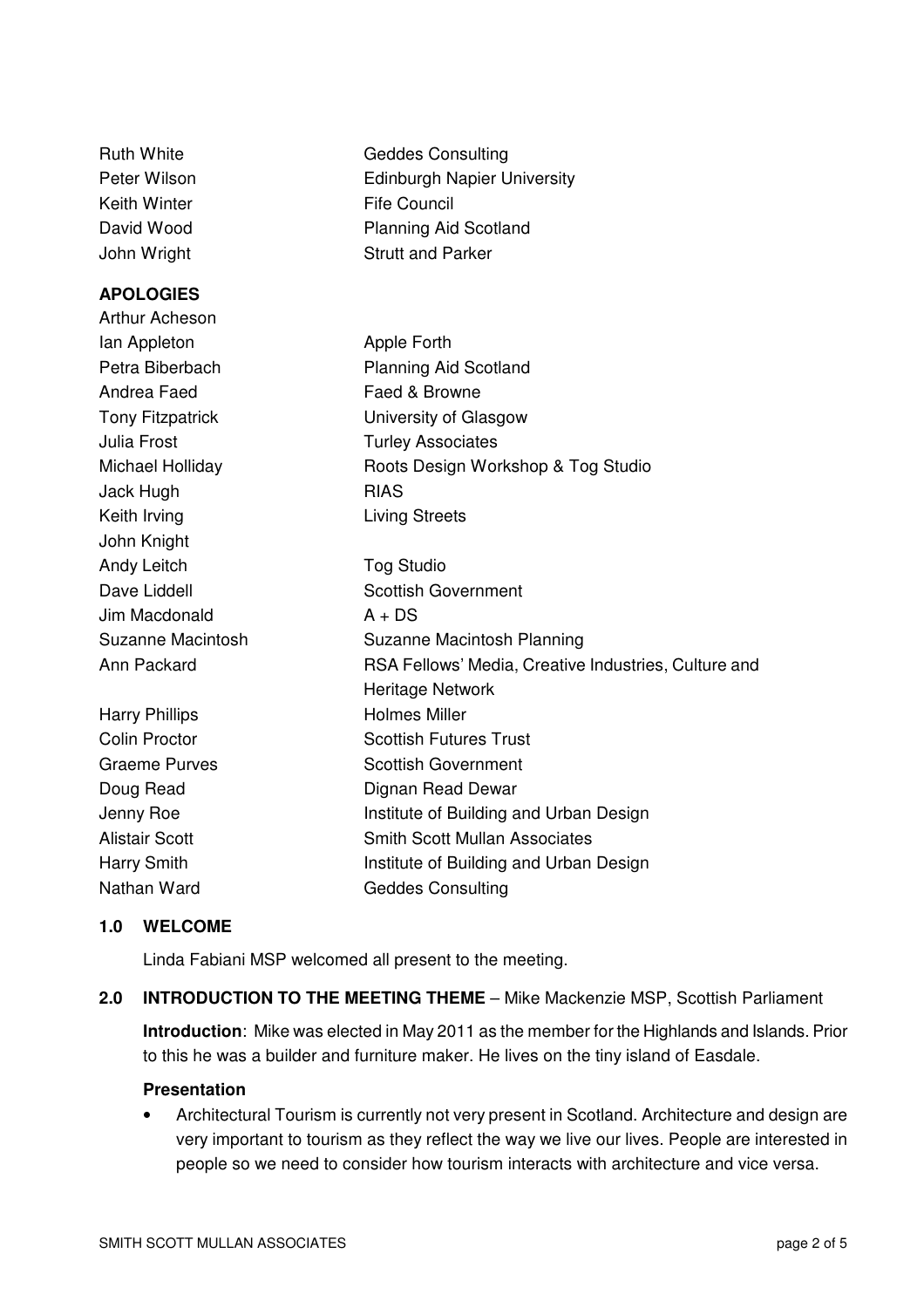• Unnatural development and suburbanisation can be viewed as a threat to settlements. This can taint their character and unique Scottish qualities that tourists wish to see.

### **3.0 PROMOTING VISITS TO SCOTLAND THROUGH THE YEAR OF NATURAL SCOTLAND** - Gwen Raez, Senior Marketing Manager, UK & Ireland, Visit Scotland.

**Introduction**: Gwen has worked at VisitScotland for over 12 years and has a wealth of experience in promoting Scotland to visitors from the UK and Ireland. Acting as marketing lead for the UK team on the Year of Natural Scotland, she has developed new campaigns to maximise visits to Scotland this year.

#### **Presentation**

- VisitScotland are always aiming to enhance Scotland's reputation; to promote the diversity of activity on offer; to inspire participation and economic benefits; and to increase joint working across agencies and organisations. VisitScotland sell Scotland's qualities to visitors through multimedia techniques such as TV advertisements and their website. They send around 450,000 emails a month and these are tailored to suit the recipients' interests. They are very aware of the importance of word-of-mouth so try to capitalize on the social media element also.
- 2013 is the Year of Natural Scotland and this leads into "Homecoming 2014:Scotland Welcomes the World". Scotland is a well known destination throughout the year and throughout the country so there is a seasonal and geographical spread in terms of tourism. They have links with organisations such as National Rail and CityLink to provide offers and incentives to tourists.
- There is an architecture page on their website but they are always after more information as they consider the built environment to be integral to tourism.
- **4.0 A DESIGN MODEL FOR RURAL TOURISM AND ECONOMY – LEARNING FROM NORWAY** Peter Wilson, Director The Wood Studio Forest Products Research Institute Edinburgh Napier University.

**Introduction**: Peter is an architect and director of the Wood Studio, a research centre within Edinburgh Napier University's Forest Products Research Institute whose remit is to promote innovation in the use of timber in architecture and construction. In October 2010 the Wood Studio organised a conference aimed at learning from Norway's use of high quality architecture to punctuate the country's main tourist routes and he has been hard at work since to establish and deliver a similar Scotland-wide programme of projects designed to enhance the visitor experience, stimulate rural employment and economies and provide opportunities for young architects to gain much needed experience.

#### **Presentation**

• Using Norway's 'Detour Project' as a case-study Peter explained the various opportunities that are available to enhance the tourism experience. The project has been ongoing since 1994 and has been very successful with approximately 200 projects completed and a further 200 planned. It is now central in Norwegian Architecture Policy and has internationally established young architects along the way. The Norwegian Roads Authority manages the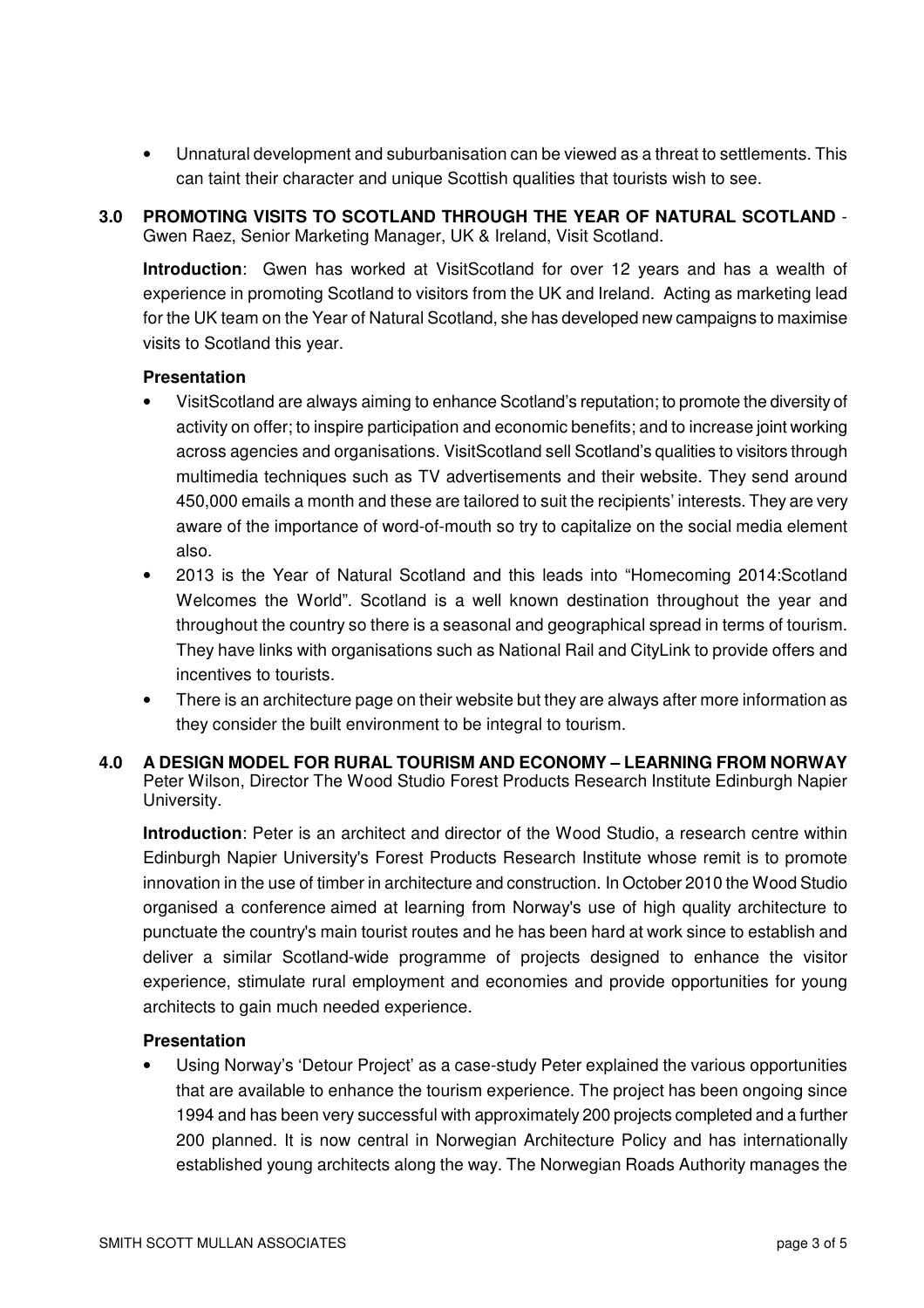Detour Project and is extremely proud to be the biggest employer of young architects in Europe.

- This is transferable knowledge for Scotland. We need to look at tourist routes in a different way and get clever about them. Use our architecture to promote the landscape and help generate private sector investment (e.g. the Juvets Landskap Hotel).
- Local consultation is absolutely crucial in identifying appropriate projects and helps ensure good design. Design Panel mentoring of young architects reduces the design risk further whilst continually raising quality. A pro-active programme helps build sustainable rural economies! There is a need to identify a national programme for this proposal.
- All relevant bodies would need to get onboard with the project and this would help spread the financial risk. Keeping most projects below procurement thresholds allows young architects to be directly selected or chosen by limited competition. Keeping it low cost and simple. Could also reallocate or rethink existing money pots.
- Spreading the project(s) over a number of years spreads the overall cost. For example:

## **5.0 LOCH LEVEN BIRD HIDE – A WORKING EXAMPLE**

Euan Millar, ICOSIS Architects

**Introduction:** Euan trained at the Mackintosh School of Architecture in Glasgow and undertook a postgraduate year in sculpture & painting at Cyprus College of Art, before completing a Conservation Diploma at Edinburgh College of Art in 1996. He worked with practices in Singapore and Edinburgh, including Simpson & Brown Architects for 5 years, before establishing Icosis Architects with Sarah Sutherland in 2003. The practice focuses on contemporary design solutions using natural materials and Euan has an RIAS Accreditation in Sustainable Building Design.

### **Presentation**

- Loch Leven Bird Hide was commissioned by The Rural Access Committee of Kinross-shire (TRACKS) and Scottish National Heritage. Loch Leven is a National Nature Reserve and the bird hide is part of the Loch Leven Heritage Trail. It was completed in October 2011.
- The project cost around £35,000 to construct and used local materials throughout. The bird hide took advantage of a natural break in the trees and used this space to highlight views of the loch with different height viewing apertures built in.
- Although something simpler and cheaper would have also satisfied the requirements the project reflects the benefits of being clever with our architecture. The bird hide has also won numerous awards:

Edinburgh Architectural Association Small Building Award 2012 Scottish Design Awards – Low Cost Project Award 2012 RIAS Award for Architecture 2012 Wood for Good/Forestry Commission Scotland Award 2012 – Commendation

### **6.0 DISCUSSION ON THE TOPIC**

There was significant discussion on the subject involving a number of people from various